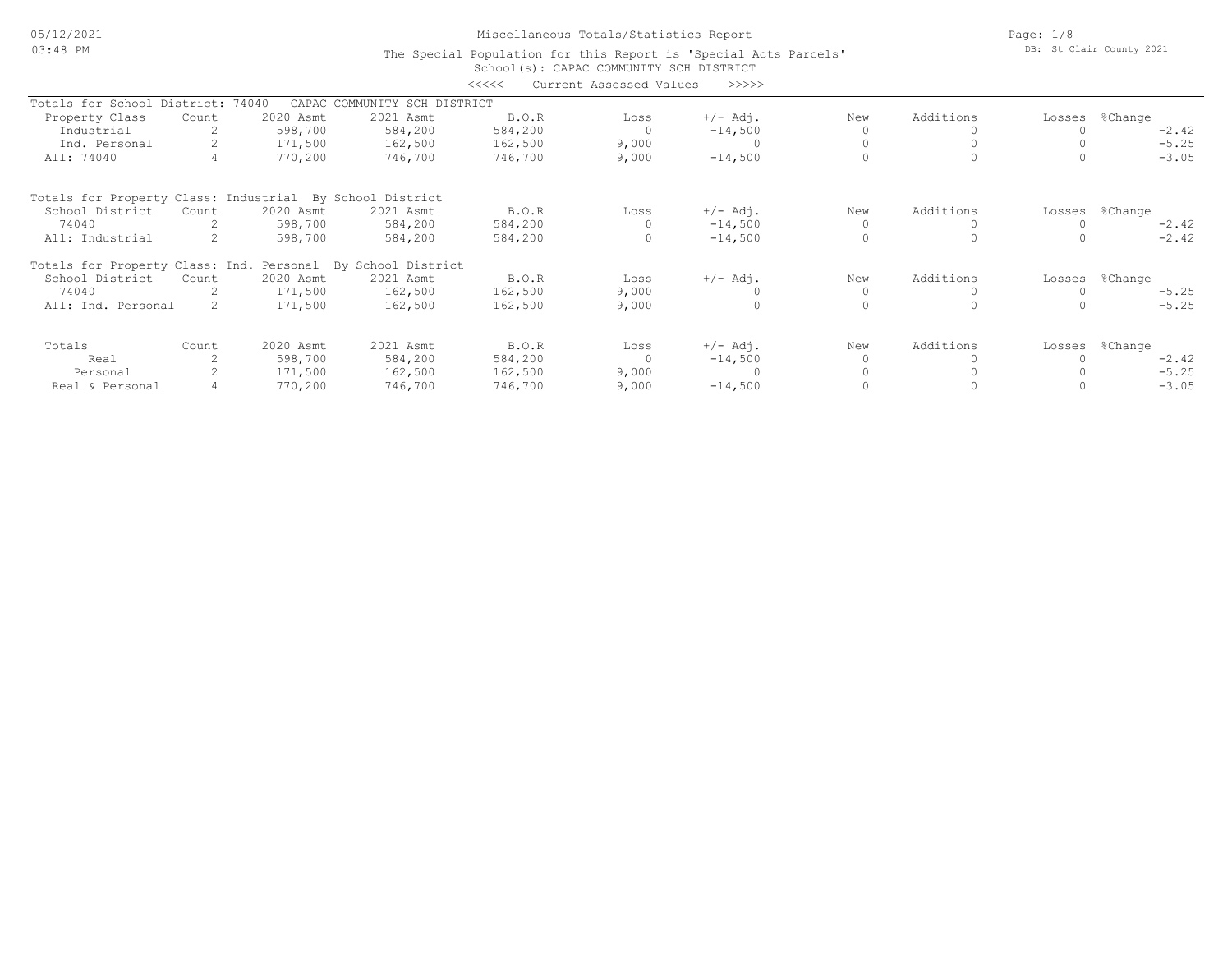05/12/2021 03:48 PM

### Miscellaneous Totals/Statistics Report

Page: 2/8 DB: St Clair County 2021

#### School(s): CAPAC COMMUNITY SCH DISTRICT The Special Population for this Report is 'Special Acts Parcels'

|                                       |       |          | <<<<                         |          | S.E.V., Taxable and Capped Values | >>>>>   |          |         |          |           |
|---------------------------------------|-------|----------|------------------------------|----------|-----------------------------------|---------|----------|---------|----------|-----------|
| Totals for School District: 74040     |       |          | CAPAC COMMUNITY SCH DISTRICT |          |                                   |         |          |         |          |           |
| Property Class                        | Count | 2020 SEV | Fin SEV                      | 2021 SEV | 2020 Tax                          | Fin Tax | 2021 Tax | BOR Tax | 2021 Cap | 2021 MCAP |
| Industrial                            |       | 598,700  | 598,700                      | 584,200  | 577,665                           | 577,665 | 583,193  | 583,193 | 585,751  | 585,751   |
| Ind. Personal                         |       | 171,500  | 171,500                      | 162,500  | 171,500                           | 171,500 | 162,500  | 162,500 | 162,500  | 162,500   |
| All: 74040                            |       | 770,200  | 770,200                      | 746,700  | 749,165                           | 749,165 | 745,693  | 745,693 | 748,251  | 748,251   |
| Totals for Property Class: Industrial |       |          | By School District           |          |                                   |         |          |         |          |           |
| School District                       | Count | 2020 SEV | Fin SEV                      | 2021 SEV | 2020 Tax                          | Fin Tax | 2021 Tax | BOR Tax | 2021 Cap | 2021 MCAP |
| 74040                                 |       | 598,700  | 598,700                      | 584,200  | 577,665                           | 577,665 | 583,193  | 583,193 | 585,751  | 585,751   |
| All: Industrial                       |       | 598,700  | 598,700                      | 584,200  | 577,665                           | 577,665 | 583,193  | 583,193 | 585,751  | 585,751   |
| Totals for Property Class: Ind.       |       |          | Personal By School District  |          |                                   |         |          |         |          |           |
| School District                       | Count | 2020 SEV | Fin SEV                      | 2021 SEV | 2020 Tax                          | Fin Tax | 2021 Tax | BOR Tax | 2021 Cap | 2021 MCAP |
| 74040                                 |       | 171,500  | 171,500                      | 162,500  | 171,500                           | 171,500 | 162,500  | 162,500 | 162,500  | 162,500   |
| All: Ind. Personal                    |       | 171,500  | 171,500                      | 162,500  | 171,500                           | 171,500 | 162,500  | 162,500 | 162,500  | 162,500   |
| Totals                                | Count | 2020 SEV | Fin SEV                      | 2021 SEV | 2020 Tax                          | Fin Tax | 2021 Tax | BOR Tax | 2021 Cap | 2021 MCAP |
| Real                                  |       | 598,700  | 598,700                      | 584,200  | 577,665                           | 577,665 | 583,193  | 583,193 | 585,751  | 585,751   |
| Personal                              |       | 171,500  | 171,500                      | 162,500  | 171,500                           | 171,500 | 162,500  | 162,500 | 162,500  | 162,500   |
| Real & Personal                       |       | 770,200  | 770,200                      | 746,700  | 749,165                           | 749,165 | 745,693  | 745,693 | 748,251  | 748,251   |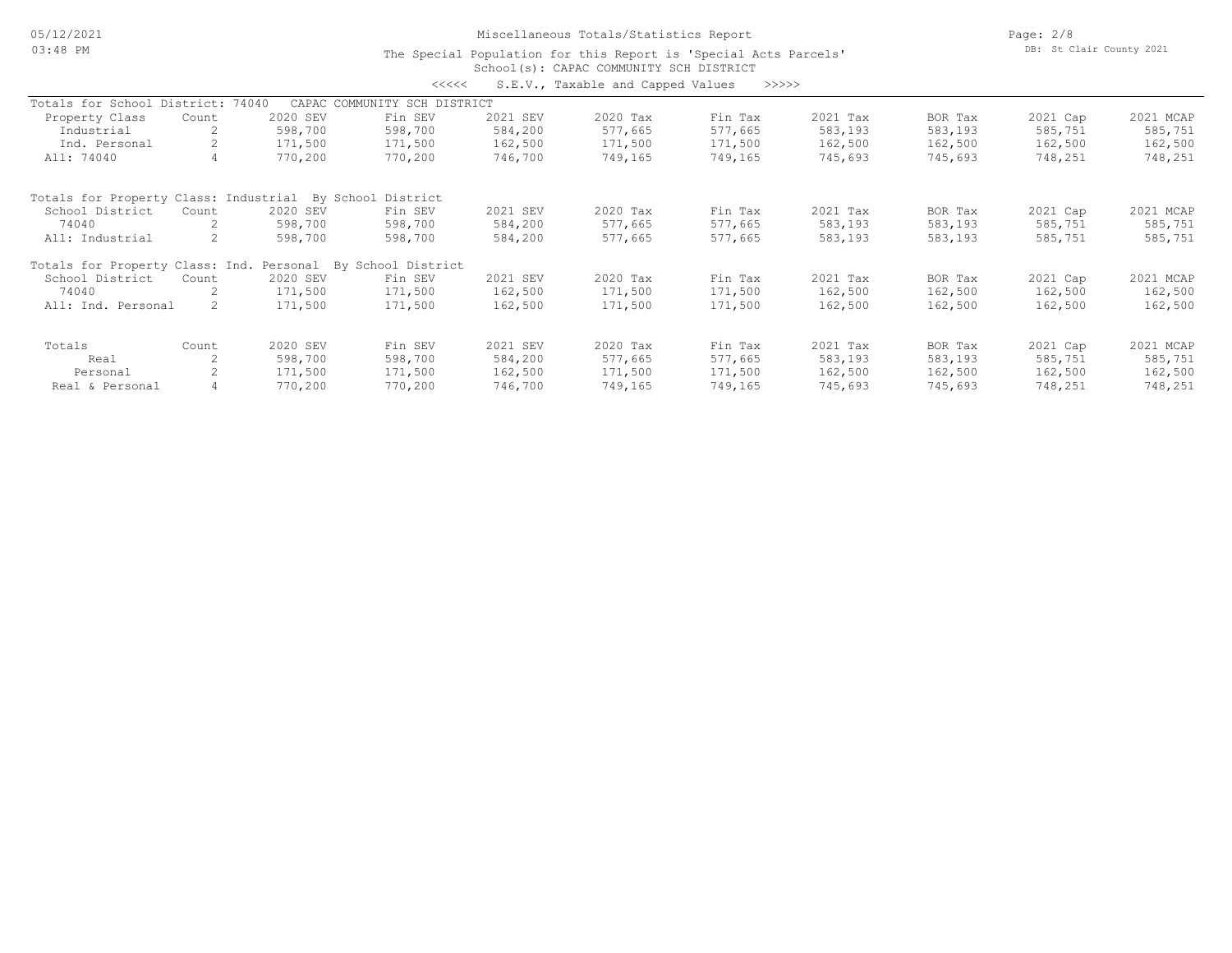### Miscellaneous Totals/Statistics Report

Page: 3/8 DB: St Clair County 2021

#### School(s): CAPAC COMMUNITY SCH DISTRICT The Special Population for this Report is 'Special Acts Parcels'

|                                                          |                                                             |           |                              | <<<<      | PRE/MBT Percentage Times S.E.V. | >>>>>      |            |                |                |
|----------------------------------------------------------|-------------------------------------------------------------|-----------|------------------------------|-----------|---------------------------------|------------|------------|----------------|----------------|
| Totals for School District: 74040                        |                                                             |           | CAPAC COMMUNITY SCH DISTRICT |           |                                 |            |            |                |                |
| Property Class                                           | Count                                                       | 2020 ORIG | 2020 ORIG                    | Final PRE | Final                           | W/O Winter | W/O Winter | 2021 ORIG      | 2021 ORIG      |
|                                                          |                                                             | PRE       | Non-PRE                      |           | Non-PRE                         | PRE        | Non-PRE    | PRE            | Non-PRE        |
| Industrial                                               | $\Omega$                                                    | $\Omega$  | 598,700                      | $\Omega$  | 598,700                         | $\Omega$   | 598,700    | $\Omega$       | 584,200        |
| Ind. Personal                                            | $\overline{2}$                                              | 171,500   | $\Omega$                     | 171,500   | $\Omega$                        | 171,500    | $\bigcirc$ | 162,500        | $\overline{a}$ |
| All: 74040                                               |                                                             | 171,500   | 598,700                      | 171,500   | 598,700                         | 171,500    | 598,700    | 162,500        | 584,200        |
| Totals for Property Class: Industrial By School District |                                                             |           |                              |           |                                 |            |            |                |                |
| School District                                          | Count                                                       | 2020 ORIG | 2020 ORIG                    | Final PRE | Final                           | W/O Winter | W/O Winter | 2021 ORIG      | 2021 ORIG      |
|                                                          |                                                             | PRE       | Non-PRE                      |           | Non-PRE                         | PRE        | Non-PRE    | PRE            | Non-PRE        |
| 74040                                                    | $\Omega$                                                    | $\Omega$  | 598,700                      | $\Omega$  | 598,700                         | $\Omega$   | 598,700    | $\Omega$       | 584,200        |
| All: Industrial                                          |                                                             | 0         | 598,700                      | $\Omega$  | 598,700                         | 0          | 598,700    | $\Omega$       | 584,200        |
|                                                          | Totals for Property Class: Ind. Personal By School District |           |                              |           |                                 |            |            |                |                |
| School District                                          | Count                                                       | 2020 ORIG | 2020 ORIG                    | Final PRE | Final                           | W/O Winter | W/O Winter | 2021 ORIG      | 2021 ORIG      |
|                                                          |                                                             | PRE       | Non-PRE                      |           | Non-PRE                         | PRE        | Non-PRE    | PRE            | Non-PRE        |
| 74040                                                    |                                                             | 171,500   | $\Omega$                     | 171,500   | $\Omega$                        | 171,500    |            | 162,500        | $\Omega$       |
| All: Ind. Personal                                       | $2^{\circ}$                                                 | 171,500   | $\Omega$                     | 171,500   | $\cap$                          | 171,500    |            | 162,500        |                |
| Totals                                                   | Count                                                       | 2020 ORIG | 2020 ORIG                    | Final PRE | Final                           | W/O Winter | W/O Winter | 2021 ORIG      | 2021 ORIG      |
|                                                          |                                                             | PRE       | Non-PRE                      |           | Non-PRE                         | PRE        | Non-PRE    | PRE            | Non-PRE        |
| Real                                                     | $\Omega$                                                    | $\circ$   | 598,700                      | $\Omega$  | 598,700                         | $\circ$    | 598,700    | $\overline{0}$ | 584,200        |
| Personal                                                 |                                                             | 171,500   | $\Omega$                     | 171,500   | $\Omega$                        | 171,500    | $\cap$     | 162,500        | $\cap$         |
| Real & Personal                                          |                                                             | 171,500   | 598,700                      | 171,500   | 598,700                         | 171,500    | 598,700    | 162,500        | 584,200        |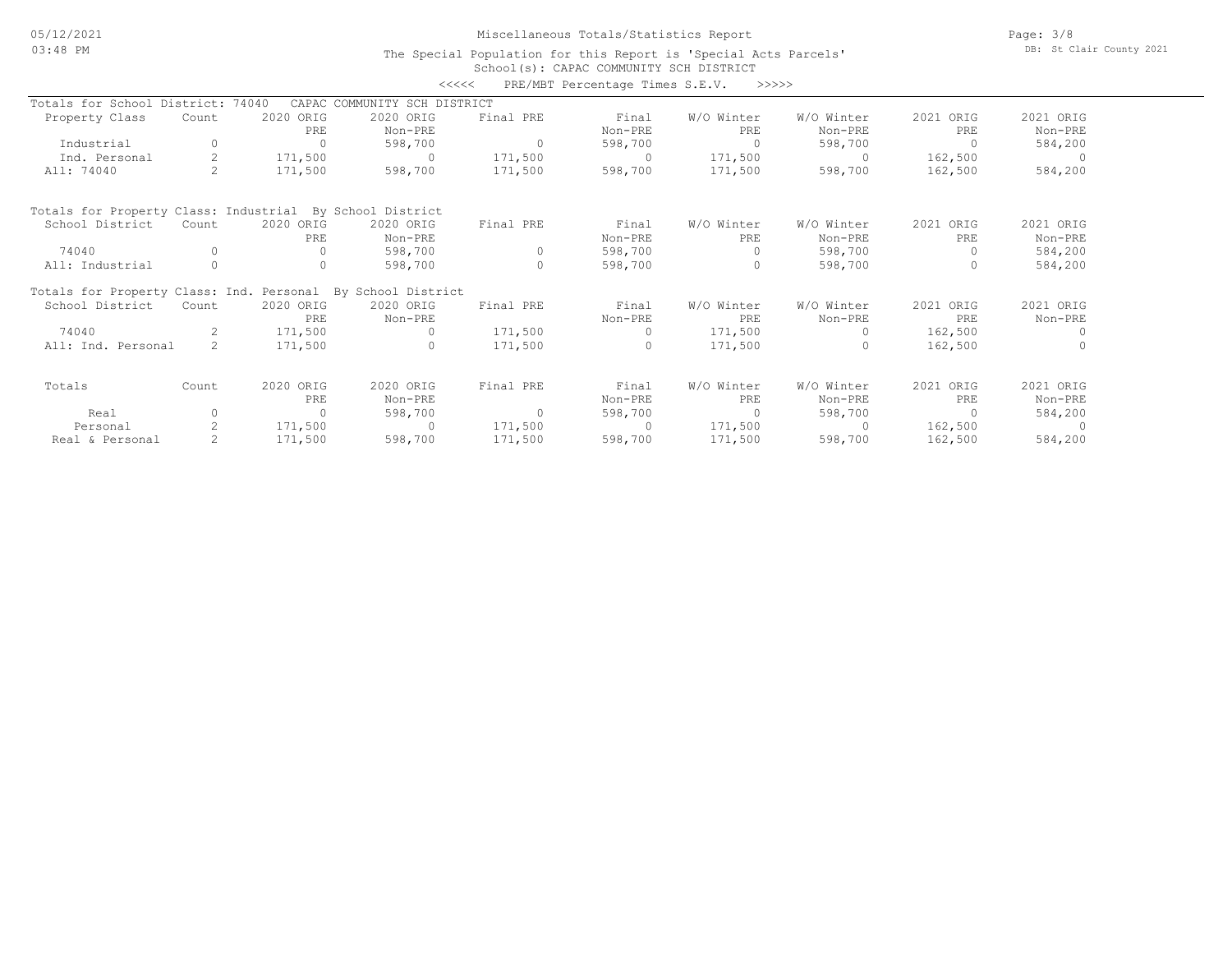### Miscellaneous Totals/Statistics Report

Page: 4/8 DB: St Clair County 2021

### School(s): CAPAC COMMUNITY SCH DISTRICT The Special Population for this Report is 'Special Acts Parcels'

|                                                             |                |              | <<<<                         |           | PRE/MBT Percentage Times Taxable |            | >>>>>      |           |           |
|-------------------------------------------------------------|----------------|--------------|------------------------------|-----------|----------------------------------|------------|------------|-----------|-----------|
| Totals for School District: 74040                           |                |              | CAPAC COMMUNITY SCH DISTRICT |           |                                  |            |            |           |           |
| Property Class                                              | Count          | 2020 ORIG    | 2020 ORIG                    | Final PRE | Final                            | W/O Winter | W/O Winter | 2021 ORIG | 2021 ORIG |
|                                                             |                | PRE          | Non-PRE                      |           | Non-PRE                          | PRE        | Non-PRE    | PRE       | Non-PRE   |
| Industrial                                                  | 0              | $\Omega$     | 577,665                      | $\Omega$  | 577,665                          | $\Omega$   | 577,665    | $\Omega$  | 583,193   |
| Ind. Personal                                               | $\overline{2}$ | 171,500      | $\Omega$                     | 171,500   | $\Omega$                         | 171,500    | $\Omega$   | 162,500   |           |
| All: 74040                                                  |                | 171,500      | 577,665                      | 171,500   | 577,665                          | 171,500    | 577,665    | 162,500   | 583,193   |
| Totals for Property Class: Industrial By School District    |                |              |                              |           |                                  |            |            |           |           |
| School District                                             | Count          | 2020 ORIG    | 2020 ORIG                    | Final PRE | Final                            | W/O Winter | W/O Winter | 2021 ORIG | 2021 ORIG |
|                                                             |                | PRE          | Non-PRE                      |           | Non-PRE                          | PRE        | Non-PRE    | PRE       | Non-PRE   |
| 74040                                                       |                | $\Omega$     | 577,665                      | $\Omega$  | 577,665                          |            | 577,665    | $\Omega$  | 583,193   |
| All: Industrial                                             | $\Omega$       | $\Omega$     | 577,665                      | $\Omega$  | 577,665                          | $\Omega$   | 577,665    | $\Omega$  | 583,193   |
| Totals for Property Class: Ind. Personal By School District |                |              |                              |           |                                  |            |            |           |           |
| School District                                             | Count          | 2020 ORIG    | 2020 ORIG                    | Final PRE | Final                            | W/O Winter | W/O Winter | 2021 ORIG | 2021 ORIG |
|                                                             |                | PRE.         | Non-PRE                      |           | Non-PRE                          | PRE        | Non-PRE    | PRE.      | Non-PRE   |
| 74040                                                       | $\mathcal{L}$  | 171,500      | $\Omega$                     | 171,500   | $\Omega$                         | 171,500    | $\Omega$   | 162,500   | $\Omega$  |
| All: Ind. Personal                                          | $\mathcal{P}$  | 171,500      | $\Omega$                     | 171,500   |                                  | 171,500    |            | 162,500   |           |
| Totals                                                      | Count          | 2020 ORIG    | 2020 ORIG                    | Final PRE | Final                            | W/O Winter | W/O Winter | 2021 ORIG | 2021 ORIG |
|                                                             |                | PRE          | Non-PRE                      |           | Non-PRE                          | PRE        | Non-PRE    | PRE       | Non-PRE   |
| Real                                                        | $\Omega$       | $\mathbf{0}$ | 577,665                      | $\circ$   | 577,665                          | $\circ$    | 577,665    | $\Omega$  | 583,193   |
| Personal                                                    |                | 171,500      | $\Omega$                     | 171,500   | $\Omega$                         | 171,500    | $\Omega$   | 162,500   |           |
| Real & Personal                                             |                | 171,500      | 577,665                      | 171,500   | 577,665                          | 171,500    | 577,665    | 162,500   | 583,193   |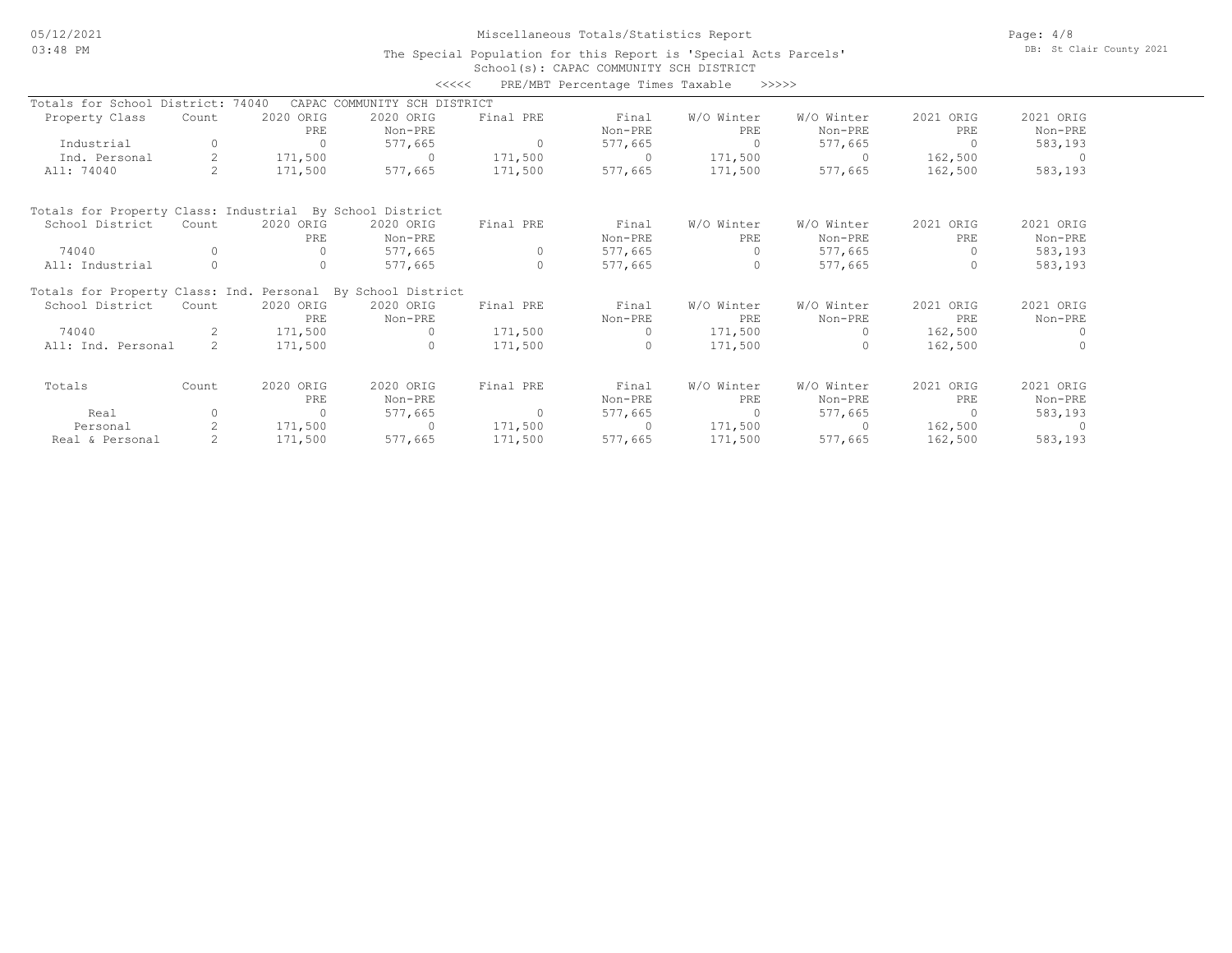## \*\*\*\*\* CFT/IFT/REHAB Totals \*\*\*\*\*

|                       |                 | Count. | SEV Value | Taxable Value |
|-----------------------|-----------------|--------|-----------|---------------|
| IFT - Post 1994 Rates | Real            |        | 584,200   | 583,193       |
| IFT - Post 1994 Rates | Personal        | 4      | 162,500   | 162,500       |
| IFT - Post 1994 Rates | Real & Personal | $\sim$ | 746.700   | 745,693       |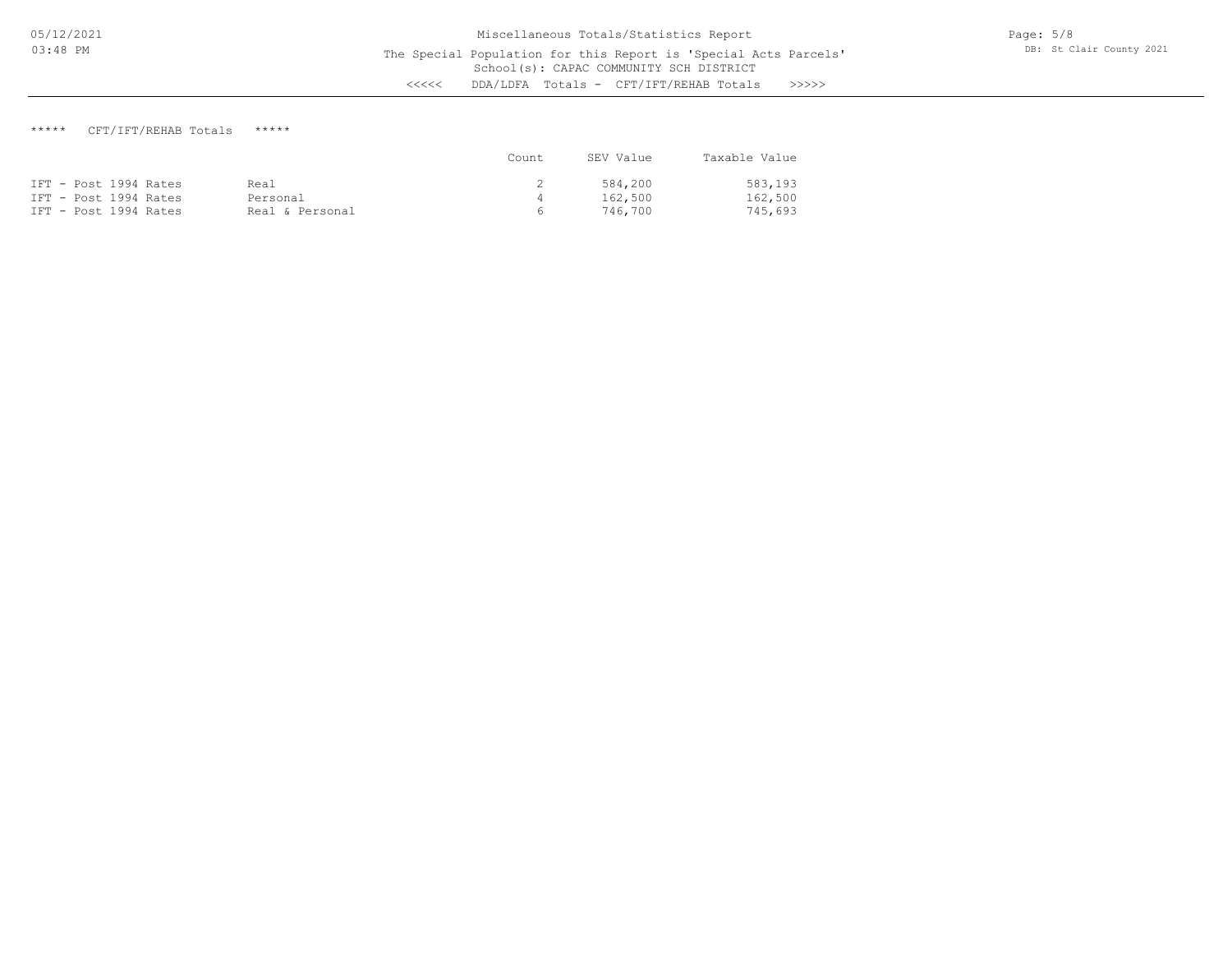The Special Population for this Report is 'Special Acts Parcels'

School(s): CAPAC COMMUNITY SCH DISTRICT

<<<<< Special Act Totals >>>>>

\*\*\*\*\* Special Act Totals \*\*\*\*\*

|                       |                 | Count | SEV Value | Taxable Value |
|-----------------------|-----------------|-------|-----------|---------------|
| IFT - Post 1994 Rates | Real            |       | 584200    | 583193        |
| IFT - Post 1994 Rates | Personal        |       | 162500    | 162500        |
| IFT - Post 1994 Rates | Real & Personal |       | 746700    | 745693        |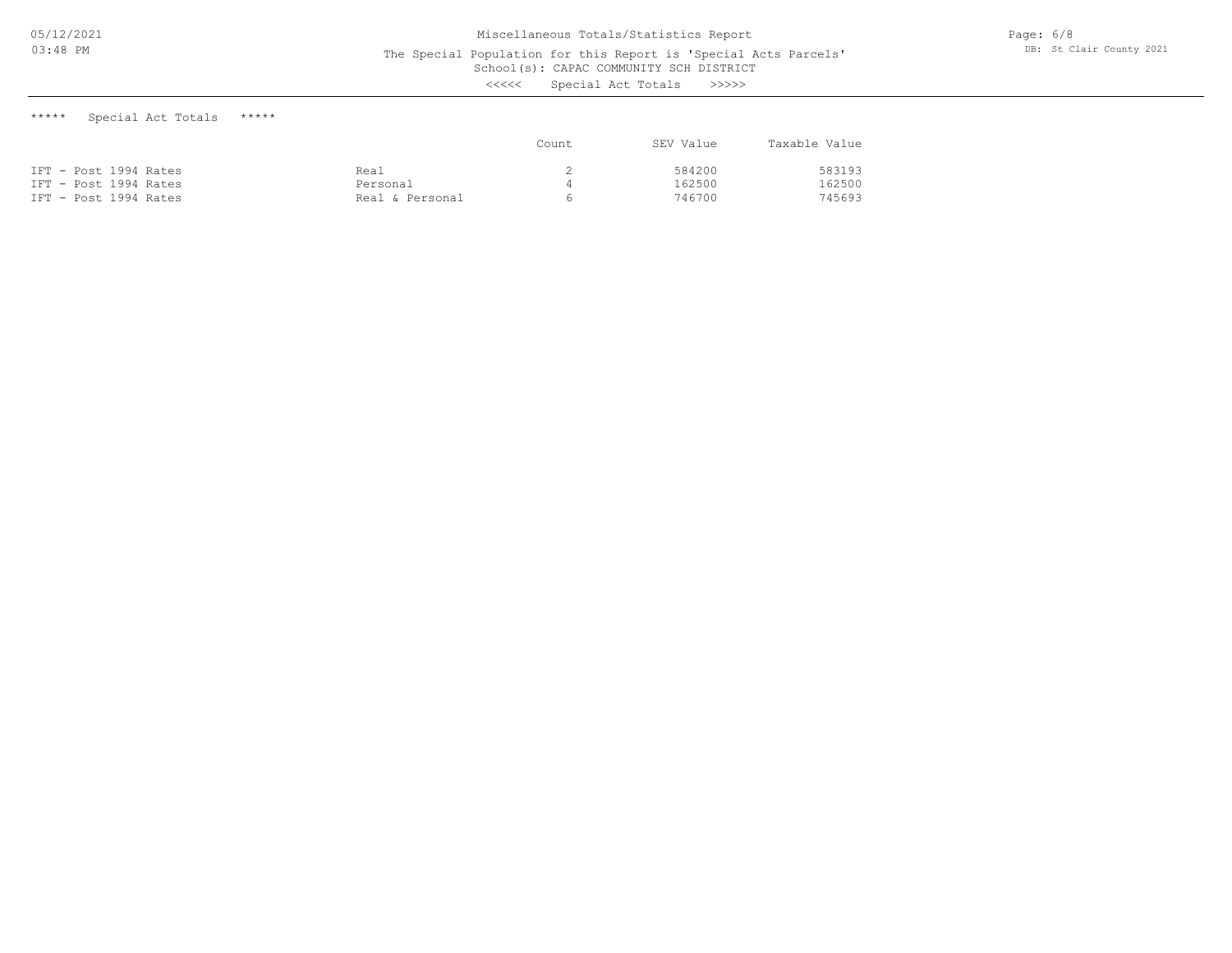# School(s): CAPAC COMMUNITY SCH DISTRICT The Special Population for this Report is 'Special Acts Parcels'

<<<<< Top 20 Statistics >>>>>

| ***** Top 20 S.E.V.s *****                 |                                                 |                                |          |
|--------------------------------------------|-------------------------------------------------|--------------------------------|----------|
| 27-900-4001-100                            | JMK PROPERTY MANAGEMENT LLC                     | \$                             | 516,600  |
| $40 - 901 - 1001 - 003$                    | KEIHIN MICHIGAN MANUFACTURING LLC               | \$                             | 162,500  |
| $40 - 900 - 1001 - 003$                    | KEIHIN MICHIGAN MANUFACTURING, LLC              | \$                             | 67,600   |
| $03 - 901 - 0001 - 000$                    | AMERICAN TAPE CO                                | \$                             | 0        |
| $03 - 901 - 0003 - 000$                    | MARYSVILLE PLASTICS CORP                        | \$                             | 0        |
| $03 - 901 - 0005 - 000$                    | ROBOTIX SYSTEMS                                 | \$                             | $\circ$  |
| $03 - 901 - 0007 - 000$                    | BTM CORPORATION                                 | \$                             | 0        |
| $03 - 901 - 0008 - 000$                    | AMERICAN TAPE CO                                | \$                             | $\circ$  |
| $03 - 901 - 0010 - 000$                    | MARYSVILLE PLASTICS CORP                        | \$                             | $\circ$  |
| 03-901-0011-000                            | MARYSVILLE PRODUCTS INC                         | \$                             | $\circ$  |
| $03 - 901 - 0012 - 000$                    | CRAFT-TECH INC                                  | \$                             | $\circ$  |
| 03-901-0013-000                            | PUNCH TECH, INC                                 | \$                             | $\circ$  |
| $03 - 901 - 0014 - 000$                    | TOPS-IN-QUALITY (BRUCE SOULE                    | \$                             | $\circ$  |
| 03-901-0015-000                            | HUNTSMAN POLYPROPYLENE CORP                     | \$                             | 0        |
| 03-901-0016-000                            | MURRAY ZIMMER                                   | \$                             | 0        |
| 03-901-0018-000                            | BRITAX RAINSFORDS, INC                          | \$                             | $\circ$  |
| 03-901-0019-000                            | PYRAMID-MOLD                                    | \$                             | $\circ$  |
| $03 - 901 - 0020 - 000$                    | AMERICAN TAPE CO                                | $\updownarrow$                 | 0        |
| $03 - 901 - 0021 - 000$                    | DAIMLERCHRYSLER MOTORS CORP                     | \$                             | 0        |
| $03 - 901 - 0022 - 000$                    | BRITAX RAINSFORDS, INC                          | \$                             | $\circ$  |
|                                            |                                                 |                                |          |
| ***** Top 20 Taxable Values *****          |                                                 |                                |          |
| 27-900-4001-100                            | JMK PROPERTY MANAGEMENT LLC                     | \$                             | 515,593  |
| $40 - 901 - 1001 - 003$                    | KEIHIN MICHIGAN MANUFACTURING LLC               | \$                             | 162,500  |
| $40 - 900 - 1001 - 003$                    | KEIHIN MICHIGAN MANUFACTURING, LLC              | \$                             | 67,600   |
| $03 - 901 - 0001 - 000$                    | AMERICAN TAPE CO                                | \$                             | 0        |
| $03 - 901 - 0003 - 000$                    | MARYSVILLE PLASTICS CORP                        | \$                             | $\circ$  |
| $03 - 901 - 0005 - 000$                    | ROBOTIX SYSTEMS                                 | \$                             | 0        |
| $03 - 901 - 0007 - 000$                    | BTM CORPORATION                                 | \$                             | 0        |
| $03 - 901 - 0008 - 000$                    | AMERICAN TAPE CO                                | \$                             | $\circ$  |
| $03 - 901 - 0010 - 000$                    | MARYSVILLE PLASTICS CORP                        | \$                             | $\circ$  |
| 03-901-0011-000                            | MARYSVILLE PRODUCTS INC                         | \$                             | 0        |
| 03-901-0012-000                            | CRAFT-TECH INC                                  | \$                             | 0        |
| 03-901-0013-000                            | PUNCH TECH, INC                                 | \$                             | 0        |
| $03 - 901 - 0014 - 000$                    | TOPS-IN-QUALITY (BRUCE SOULE                    | $\boldsymbol{\dot{\varsigma}}$ | $\circ$  |
| 03-901-0015-000                            | HUNTSMAN POLYPROPYLENE CORP                     | \$                             | 0        |
| 03-901-0016-000                            | MURRAY ZIMMER                                   | \$                             | 0        |
| $03 - 901 - 0018 - 000$                    | BRITAX RAINSFORDS, INC                          | \$                             | 0        |
| 03-901-0019-000                            | PYRAMID-MOLD                                    | \$                             | $\circ$  |
| $03 - 901 - 0020 - 000$                    | AMERICAN TAPE CO                                | $\hat{\varsigma}$              | 0        |
| $03 - 901 - 0021 - 000$                    | DAIMLERCHRYSLER MOTORS CORP                     | \$                             | $\circ$  |
| $03 - 901 - 0022 - 000$                    | BRITAX RAINSFORDS, INC                          |                                | $\Omega$ |
|                                            |                                                 |                                |          |
| ***** Top 20 Owners by Taxable Value ***** |                                                 |                                |          |
| JMK PROPERTY MANAGEMENT LLC                | has has<br>515,593 Taxable Value in 1 Parcel(s) |                                |          |
| KEIHIN MICHIGAN MANUFACTURING LLC          | 162,500 Taxable Value in 2 Parcel(s)<br>has     |                                |          |
| KEIHIN MICHIGAN MANUFACTURING, LLC has     | 67,600 Taxable Value in 3 Parcel(s)             |                                |          |
| MARYSVILLE LLC                             | 0 Taxable Value in 1 Parcel(s)<br>has           |                                |          |
| SCHEFENACKER VISION SYSTEM USA, INC has    | 0 Taxable Value in 1 Parcel(s)                  |                                |          |
| MUELLER IMPACTS COMPANY INC                | 0 Taxable Value in 3 Parcel(s)<br>has           |                                |          |
| BUNDY CORPORATION                          | 0 Taxable Value in 2 Parcel(s)<br>has           |                                |          |
| BETEM INC - BTM                            | 0 Taxable Value in 1 Parcel(s)<br>has           |                                |          |
| DAIMLERCHRYSLER MOTORS CORP                | 0 Taxable Value in 1 Parcel(s)<br>has           |                                |          |
| PYRAMID-MOLD                               | 0 Taxable Value in 2 Parcel(s)<br>has           |                                |          |
| BRITAX RAINSFORDS, INC                     | 0 Taxable Value in 2 Parcel(s)<br>has           |                                |          |
| MURRAY ZIMMER                              | 0 Taxable Value in 1 Parcel(s)<br>has           |                                |          |
| HUNTSMAN POLYPROPYLENE CORP                | 0 Taxable Value in 1 Parcel(s)<br>has           |                                |          |